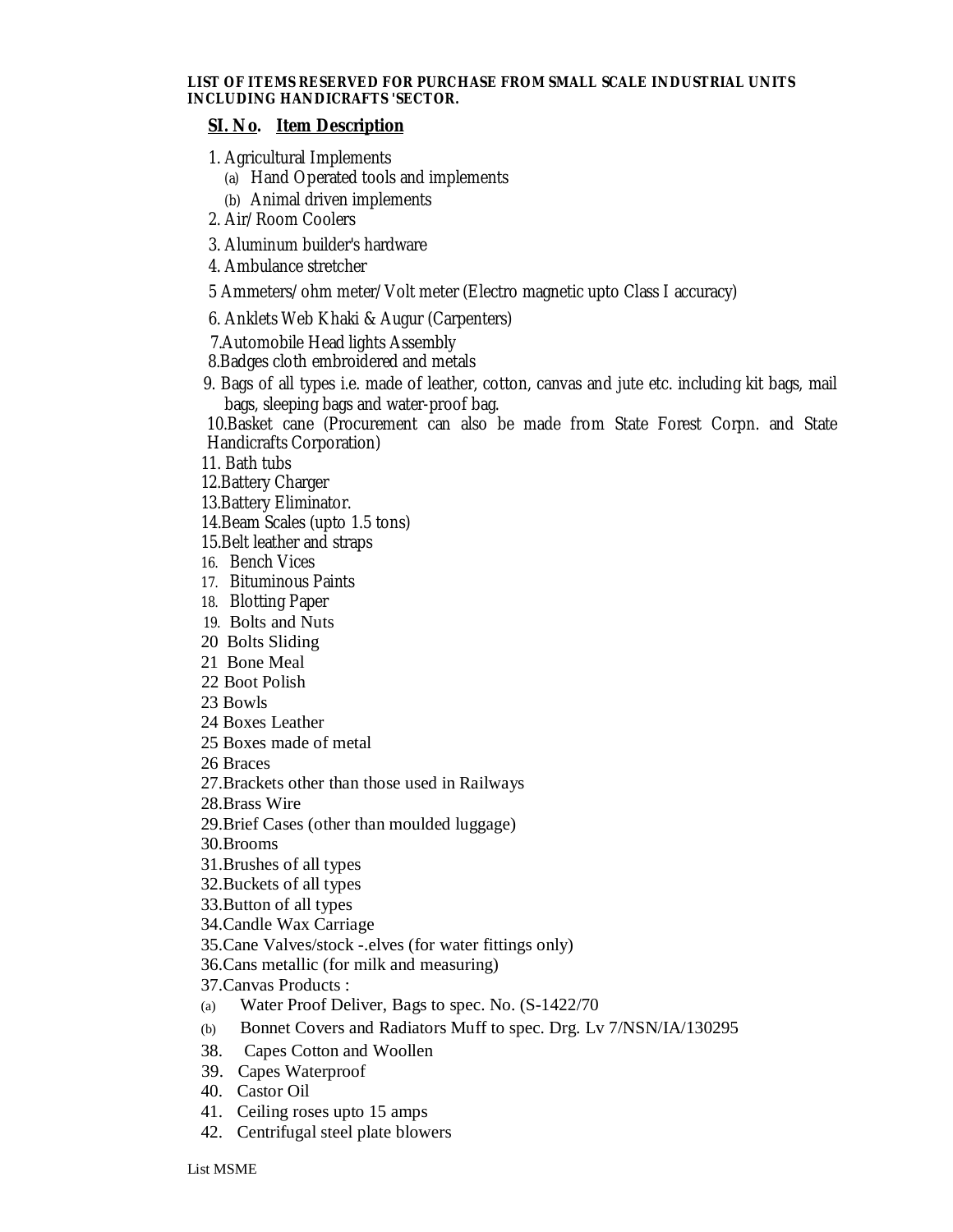- 43. Centrifugal Pumps suction and delivery 150 mm. x 150mm
- 44. ChaffCutter Blade
- 45. Chains lashing
- 46. Chappals and sandals
- 47. Chamois Leather
- 48. Chokes for light fitting
- 49. Chrome Tanned leather (Semi-finished Buffalo and Cow)
- 50. Circlips
- 51. Claw Bars and Wires
- 52. Cleaning Powder
- 53. Clinical Thermometers
- 54. Cloth Covers
- 55. Cloth Jaconet
- 56. Cloth Sponge
- 57. Coir fibre and Coir yarn
- 58. Coir mattress cushions and matting
- 59. Coir Ropc hawserlaid
- 60. Community Radio Receivers
- 61. Conduit pipes
- 62. Copper nail
- 63. Copper Napthenatc
- 64. Copper sulphate
- 65. Cord Twine Maker
- 66. Cordage Others
- 67. Corrugated Paper Board and Boxes
- 68. Cotton Absorbent
- 69. Cotton Belts
- 70. Cotton Carriers
- 71. Cotton Cases
- 72. Cotton Cord Twine
- 73. Cotton Hosiery
- 74. Cotton Packs
- 75. Cotton Pouches
- 76. Cotton Ropes
- 77. Cotton Singlets
- 78. Cotton Sling
- 79. Cotton Straps
- 80. Cotton tapes and laces
- 81. Cotton Wool (Non absorbent)
- 82. Crates Wooden and plastic
- 83. (a) Crucibles upto No. 200
	- (b) Crucibles Graphite upto No. 300 (c) Other Crucibles upto 30 kgs.
- 84. Cumblies and blankets
- 85. Curtains mosquito
- 86. Cutters
- 87. Dibutyl phthalate
- 88. Diesel engines upto 15 H.P
- 89. Dimethyl Phthalate
- 90, Disinfectant Fluids
- 91.Distribution Board upto 15 amps
- 92.Domestic Electrie appliances as per BIS Specifications :-

Toaster Electric, Elect. Iron, Hot Plates, Elect. Mixer, Grinders, Room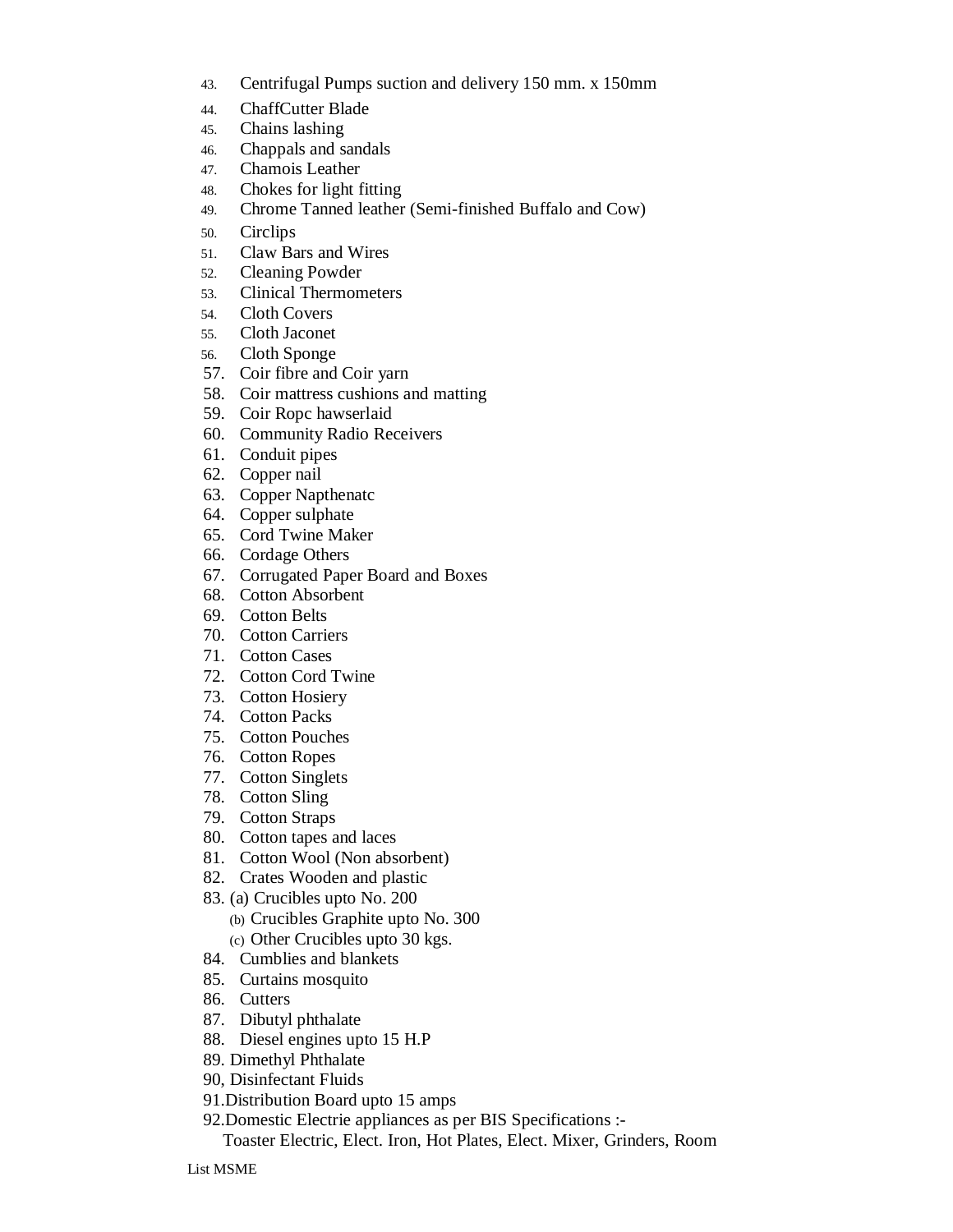heaters and convectors and ovens

- 93.Domestic (House Wiring) P.V.C. Cables and Wires (Aluminum) Conforming to the prescribed BIS Specifications and upto 10.00 mm sq. nominal cross section
- 94.Drawing and Mathematical Instruments
- 95.Drums and Barrels
- 96..Dust Bins
- 97.Dust Shield leather
- 98.Dusters Cotton all types except the items required in Khadi

99.Dyes :

- (a) Azo Dyes (Direct and Acid)
- (b) Basic Dyes
- 100.Electric Call bells/buzzers/door bells
- 102.Electric Soldering. Iron
- 103.Electric Transmission Line Hardware items like steel cross bars, cross arms clamps arching horn, brackets, etc
- 104. Electronic door bell
- 105.Enamel Wares and Enamel Utensils
- 106. Equipment camouflage Bamboo support
- 107. Exhaust Muffler
- 108. Expanded Metal
- 109. Eyelets
- 110. Film Polythene including wide width film
- 111.. Film spools and cans
- 112. Fire Extinguishers (wall type)
- 113. Foot Powder
- 114. French polish
- 115. Funnels
- 116. Fuse Cut outs
- 117. Fuse Unit
- 118. Garments (excluding supply from Indian Ordnance Factories)
- 119. Gas mantels
- 120. Gauze cloth
- 121. Ghamellas (Tasllas)
- 122. Glass Ampules
- 123. Glass and Pressed Wares
- 124. Glue
- 125. Grease Nipples and Grease guns
- 126. Gun cases
- 127. Gun Metal Bushes
- 128. Gumtape
- 129. Hand &awn carts of all types
- 130. Hand gloves of all types
- 131. Hand Lamps Railways
- 132. Hand numbering machine
- 133. Hand pounded Rice (polished and unpolished)
- 134. Hand presses
- 135. Hand Pump
- 136. Handles wooden and bamboo (Procurement can also be made from State Forest Corpit and State Handicrafts Corporation)
- 137. Harness Leather
- 138. Hasps and Staples
- 139. Haver Sacks
- 140. Helmet Non-Metallic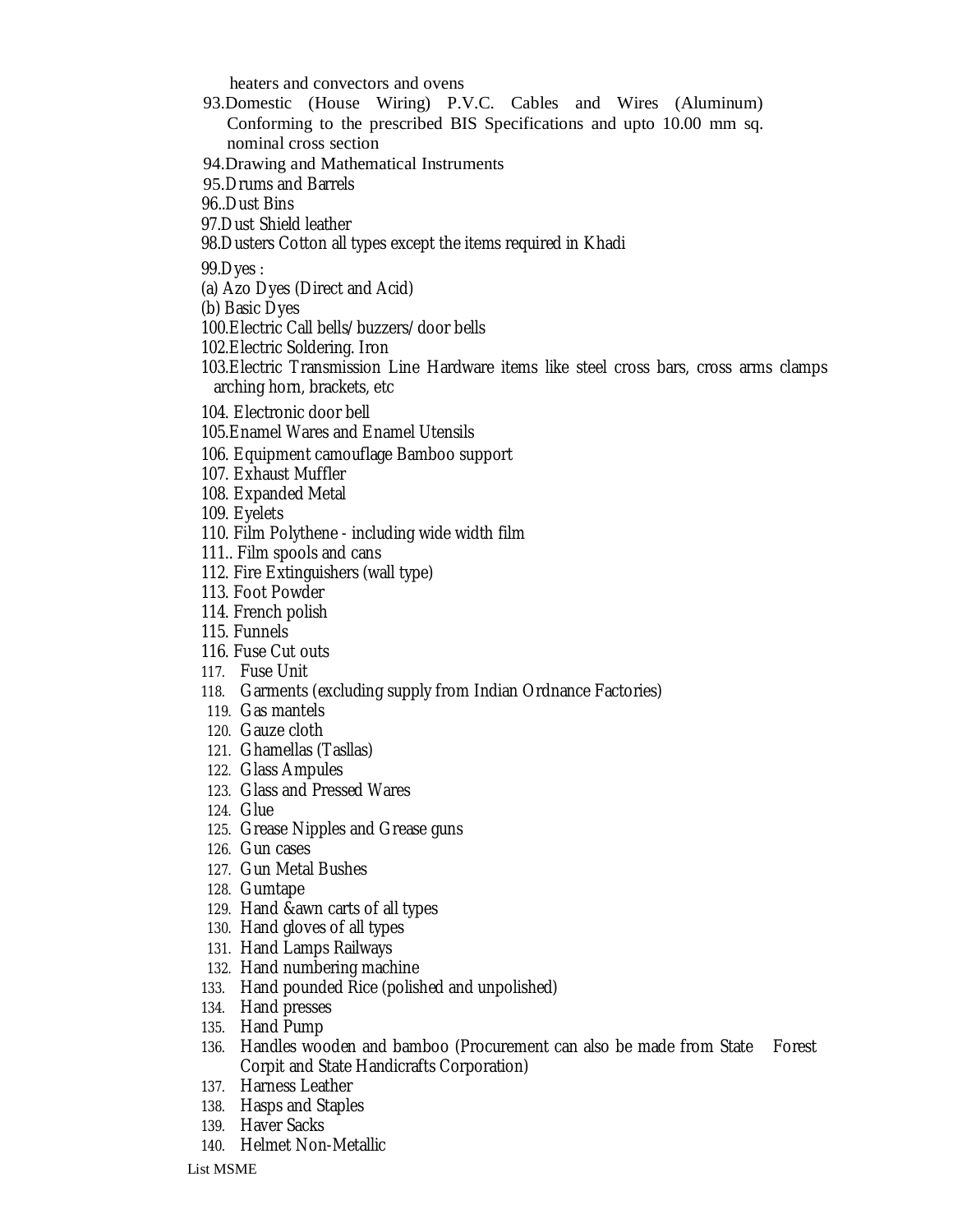- 141. Hide and country leather of all types
- 142. Hinges
- 143. Hob nails
- 144. Holdall
- 145. Honey
- 146. Horse and Mule Shoes
- 147. Hydraulic Jacks below 30 ton capacity
- 148. Insecticides Dust and Sprayers (Manual only)
- 149. Invalid wheeled chairs.
- 150. Invertor domestic type upto 5 KVA
- 151. Iron (dhobi)
- 152. Key board wooden
- 153. Kit Boxes
- 154. Kodali
- 155. Lace leather
- 156. Lamp holders
- 157. Lamp signal
- 158. Lanterns Posts and bodies
- 159. Lanyard
- 160. Latex foam sponge
- 161. Lathies
- 162. Letter Boxes
- 163. Lighting Arresters upto 22 kv
- 164. Link Clip
- 165. Linseed Oil ,
- 166. Lint Plain
- 167. Lockers
- 168. Lubricators
- 169. L.T. Porcelain KITKAT and Fuse Grips
- 170. Machine Screws
- 171. Magnesium Sulphate
- 172. Mallet Wooden
- 173. Manhole covers
- 174. Measuring Tapes and Sticks
- 175. Metal clad switches (upto 30 Amps) .
- 176 Metal Polish
- 177. Metallic containers and drums other than N.E.C. (Not elsewhere classified)
- 178. Metric weights
- 179. Microscope for normal medical use
- 180. Miniature bulbs (for torches only)
- 181. M.S. Tie Bars
- 182. Nail Cutters
- 183. Newar
- 184. Nickel Sulphate
- 185. Nylon Stocking
- 186. Nylon Tapes and Laces
- 187. Oil Bound Distemper
- 188. Oil Stoves (Wick stoves only)
- 189. Pad locks of all types
- 190. Paint remover
- 191. Palma Rosa Oil
- 192. Palmgur
- 193. Pans Lavatory Flush
- 194. Paper conversion products- paper bags, envelops, Ice-cream cup, paper cup and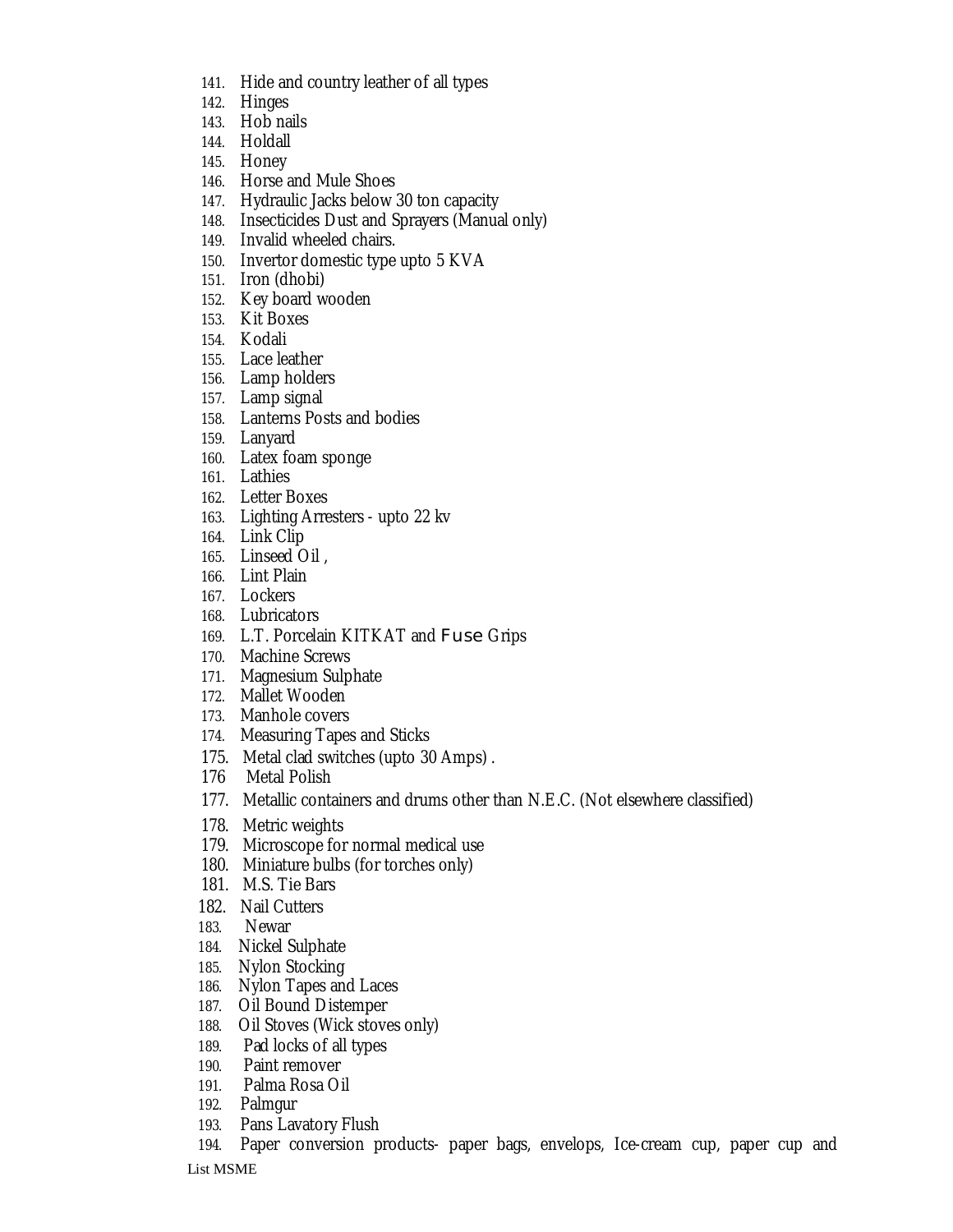saucers and paper Plates

- 195. Paper Tapes (Gummed)
- 196. Pappads
- 197. Pickles and Chutney
- 198. Piles fabric
- 199. Pillows
- 200. Plaster of Paris 709. Plastic Blow Moulded Containers upto 20 litre excluding Poly Ethylene Terphthalate (PET) Containers<br>201. Plastic cane
- Plastic cane
- 202 . Playing Cards 212, Plugs and Sockets electric upto 15 Amp<br>203 . Polythene bags
- 203 .Polythene bags
- 204 .Polythene Pipes
- 205 .Post Picket (Wooden)<br>206 .Postal Lead seals
- 206 .Postal Lead seals
- 207 .Potassium Nitrate<br>208 .Pouches
- 208 .Pouches<br>209 .Pressure
- .Pressure Die Casting upto 0.75 kg
- 210 .Privy Pans
- 211 .Pulley Wire
- 212 .PVC footwears
- 213 .PVC Insulated Aluminium Cables (upto 120 sq. mm) (ISS:694)
- 214 .Quilts, Razais<br>215 .Rags
- 215 .Rags<br>216 .Railw
- 216 .Railway Carriage light fittings<br>217 .Rakes Ballast
- 217 .Rakes Ballast<br>218 .Razors
- 218 .Razors<br>219 .RCC Pi
- 219 .RCC Pipes upto 1200 mm. dia
- 220 RCC Poles Prestressed<br>221 Rivets of all types
- 221 .Rivets of all types<br>222 .Rolling Shutters
- 
- 222 .Rolling Shutters 223 .Roof light Fittings<br>224 .Rubber Balloons
- 224 .Rubber Balloons
- 225 .Rubber Cord<br>226 .Rubber Hoses
- 
- 226 .Rubber Hoses (Unbranded)<br>227 .Rubber Tubing (Excluding b 227 . Rubber Tubing (Excluding braided tubing)<br>228 . Rubberised Garments Cap and Caps etc
- Rubberised Garments Cap and Caps etc
- 229 . Rust/Scale Removing composition<br>230 . Safe meat and milk
- 230 Safe meat and milk<br>231 Safety matches
- 231 D. Safety matches<br>232 D. Safety Pins (and
- 232 .Safety Pins (and other similar \*ducts like paper pins, staples pins etc.)<br>233. Sanitary Plumbing fittings 245..Sanitary Towels
- Sanitary Plumbing fittings 245.. Sanitary Towels
- 234. Scientific Laboratory glass wares (Barring sophisticated items)
- 235. Scissors cutting (ordinary)
- 236. Screws of all types including High Tensile<br>237. Sheep skin all types
- 237. Sheep skin all types<br>238. Shellac
- Shellac.
- 239. Shoe laces<br>240. Shovels
- 240. Shovels
- 241. Sign Boards painted<br>242. Silk ribbon
- 242. Silk ribbon<br>243. Silk Webbir
- 243. Silk Webbing<br>244. Skiboots and
- Skiboots and shoes
- 245. Sluice Valves
- 246. Snapfastner (Excluding 4 pcs. ones)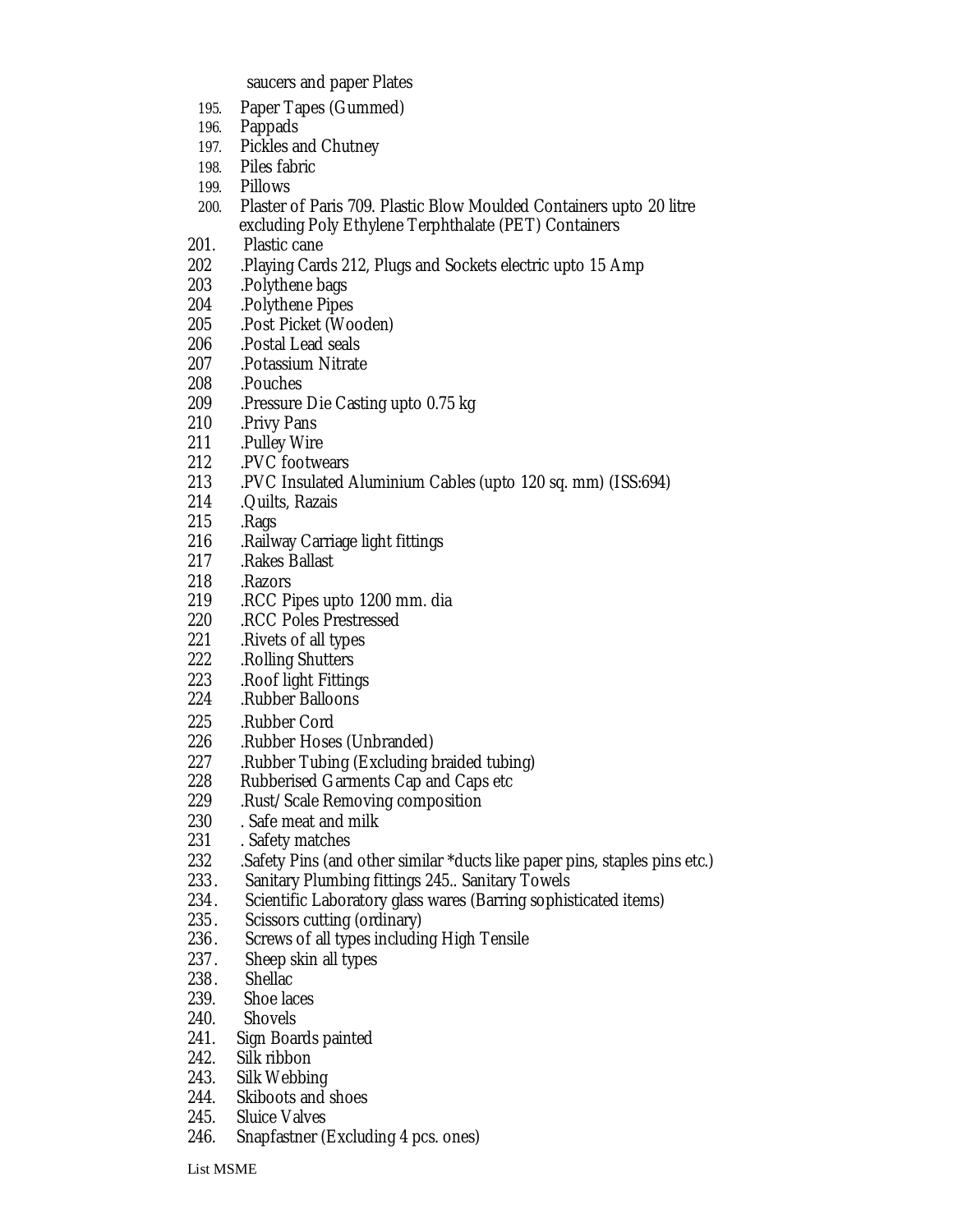- 247. Soap Carbolic
- 248. Soap Curd<br>249. Soap Liguio
- 249. Soap Liquid<br>250. Soap Soft
- Soap Soft
- 251. Soap washing or laundary soap
- 252. Soap Yellow
- 253. Socket/pipes
- 254. Sodium Nitrate
- 255. Sole leather
- 256. Spectacle frames<br>257. Spiked boot
- 257. Spiked boot
- 258. Sports shoes made out of leather (for all Sports games)<br>259. Squirrel Cage Induction Motors upto and including 100
- Squirrel Cage Induction Motors upto and including 100 KW440 volts 3 phase
- 260. Stapling machine
- 261. Steel wool<br>262. Steel and a
- 262. Steel and aluminium windows and ventilators<br>263. Stockinet
- **Stockinet**
- 264. Stone and stone quarry rollers<br>265. Stoneware jars
- Stoneware jars
- 266. Stranded Wire
- 267. Student Microscope<br>268. Studs (excludina hial
- 268. Studs (excluding high tensile)<br>269. Surgical Gloves (Except Plast
- 269. Surgical Gloves (Except Plastic)<br>270. Table knives (Excluding Cutlery)
- Table knives (Excluding Cutlery)
- 271. Tack Metallic
- 272. Taps
- 273. Tarpaulins<br>274. Teak fabric
- Teak fabricated round blocks
- 
- 275. Tent Poles<br>276. Tentage Civ Tentage Civil/Military and Salitah Jute for Tentage
- 277. Textiles manufactures other than N.E.C. (not elsewhere classified)
- 
- 278. Tiles<br>279. Tin E 279. Tin Boxes for postage stamp<br>280. Tin can unprinted upto 4 gall
- 280. Tin can unprinted upto 4 gallons capacity (other than'can 0.T.S.)<br>281. Tin Mess
- **Tin Mess**
- 282. Tip Boots
- 283. Toggle Switches<br>284. Toilet Rolls
- 284. Toilet Rolls<br>285. Transistor R
- 285. Transistor Radio upto 3 band<br>286. Transistorised Insulation Tes
- 286. Transistorised Insulation Testers<br>287. Travs
- **Trays**
- 288. Trays for postal use<br>289. Trollies drinking wa
- 289. Trollies drinking water<br>290. Tubular Poles
- 290. Tubular Poles<br>291. Tyres and Tub
- 291. Tyres and Tubes (Cycles)<br>292. Umbrellas
- Umbrellas
- 293. Utensils all types
- 294. Valves Metallic<br>295. Voltage Stablise
- 295. Voltage Stablisers including C.V.T's<br>296. Washers all types
- 296. Washers all types<br>297. Water Proof Cove
- Water Proof Covers
- 298. Water Proof paper.<br>299. Water tanks upto 1!
- 299. Water tanks upto 15,000 litres capacity
- Waxed paper